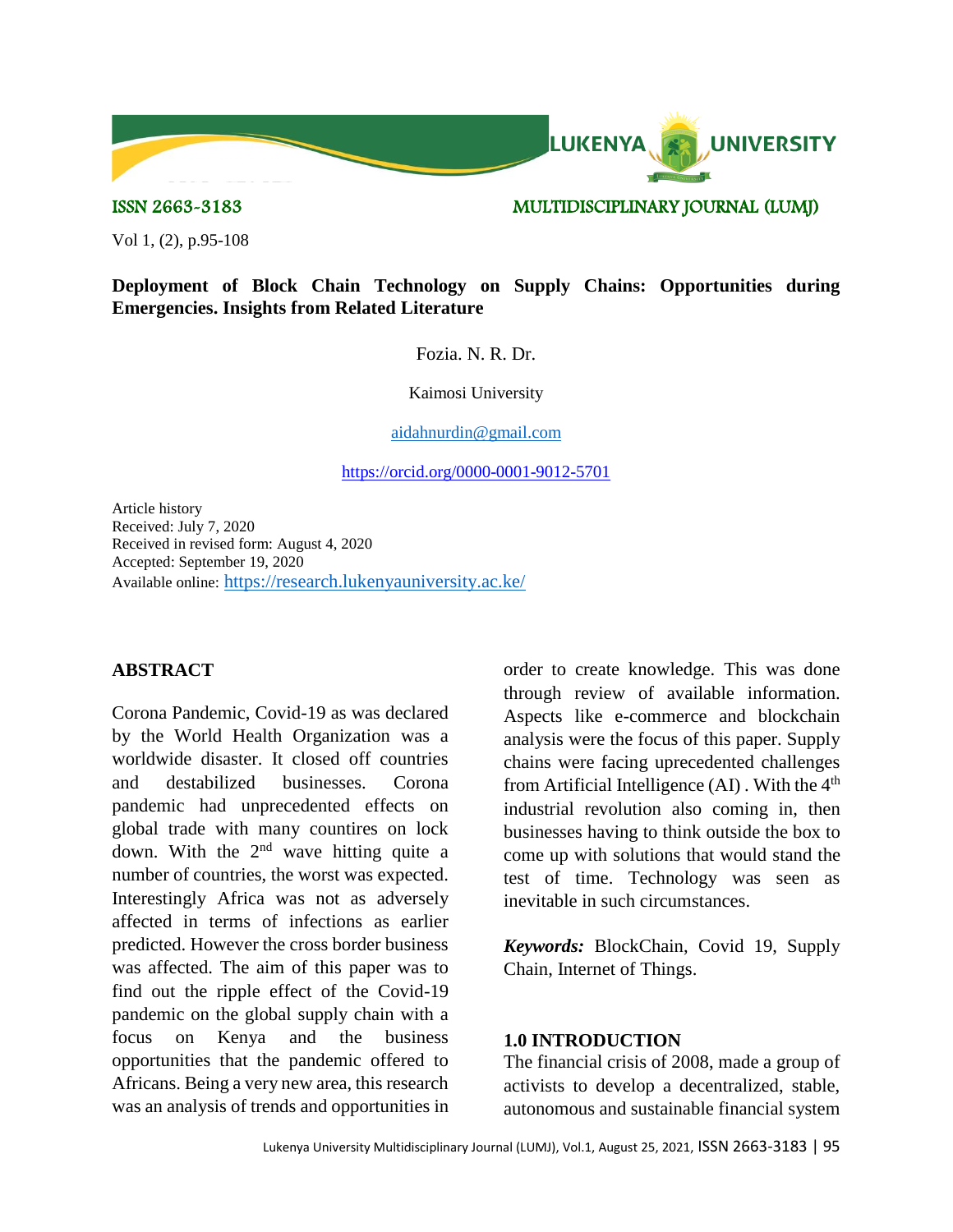that would not be influenced by any institution. Bit coin as both a payment and a digital currency, Cryptocurrency was launched in 2009 (Leemon, 2017) and by 2018, they were over 1300 digital currencies and 500 tokens. The concept of blockchain is evolving, and while the future of Bitcoin remains unclear (as it is for the most elements of the economy) it is evident that the blockchain holds enormous potential for large-scale improvements of many different areas of economic system. (Jirenuwat, Bayatsogt, Ewing, Su-Hyun, & Bradsher, 2010)

Blockchain technology, as a source of total supply chain efficiency is important in eliminating the dependence on trust-based business transactions. A supply chain built on block chain technology would reflect efficieny in every stage of the chain thus improving efficiency. (Wangui, 2017). Nakamoto, (2008), defined Block chain as a decentralized shared network of ledgers that have many other uses. Reijers, O'Brolchain, & Haynes, (2016), stated that first applied in the design of Bitcoin in 2008, emerged from a movement of anarchists, computer scientists and crypto-enthusiasts who saw the potential of the technology as a breakthrough in the long-awaited realization of an old "cypherpunk" dream of money that is free from the control of the state and other third parties, such as commercial banks.

Dujak & Sajter, (2019), state that Blockchain technology promises overpowering trust issues and allowing trustless, secure and authenticated system of logistics and supply chain information exchange in supply networks. The new implementations within supply chain are shifting from blockchain to a wider notion of distributed ledger technologies. Paper presents description and

rationale behind current and possible future applications of blockchain in logistics and supply chain. Blockchain has found its applications and is under development in logistics and supply chain activities as well. Radio-frequency identification (RFID), telematics, barcode and 2D codes, sensorsenabled technologies, Internet-of-things (IoT) and numerous other technologies are used for tracking products through the supply chain. (Dujak & Sajter, 2019).

However, until recently their true potential was not fully exploited as the underlying data was available only within an institution, a company, or perhaps exchanged with limited groups of trustworthy partners. Typically, there are numerous supply chain members each with their own information systems, but communication between these systems is limited at best. The main barrier was (and still is) the lack of trust in exchanging information. Based on these features and blockchain development in general, the pace of new implementations within supply chain is accelerating rapidly. Pilot projects are launched worldwide and supply chain industry is expecting changes. (Dujak & Sajter, 2019)

This paper aims to introduce and present the concept of blockchain and its current applications in supply chain management, current applications and future trends, the goal is to provide basic material for academics and practitioners when considering its application in supply chain activities.

This paper is structured in five sections. After the introduction, the second section presents the current state of the progress in supply networks. Third section analyses the features of blockchain as it came from the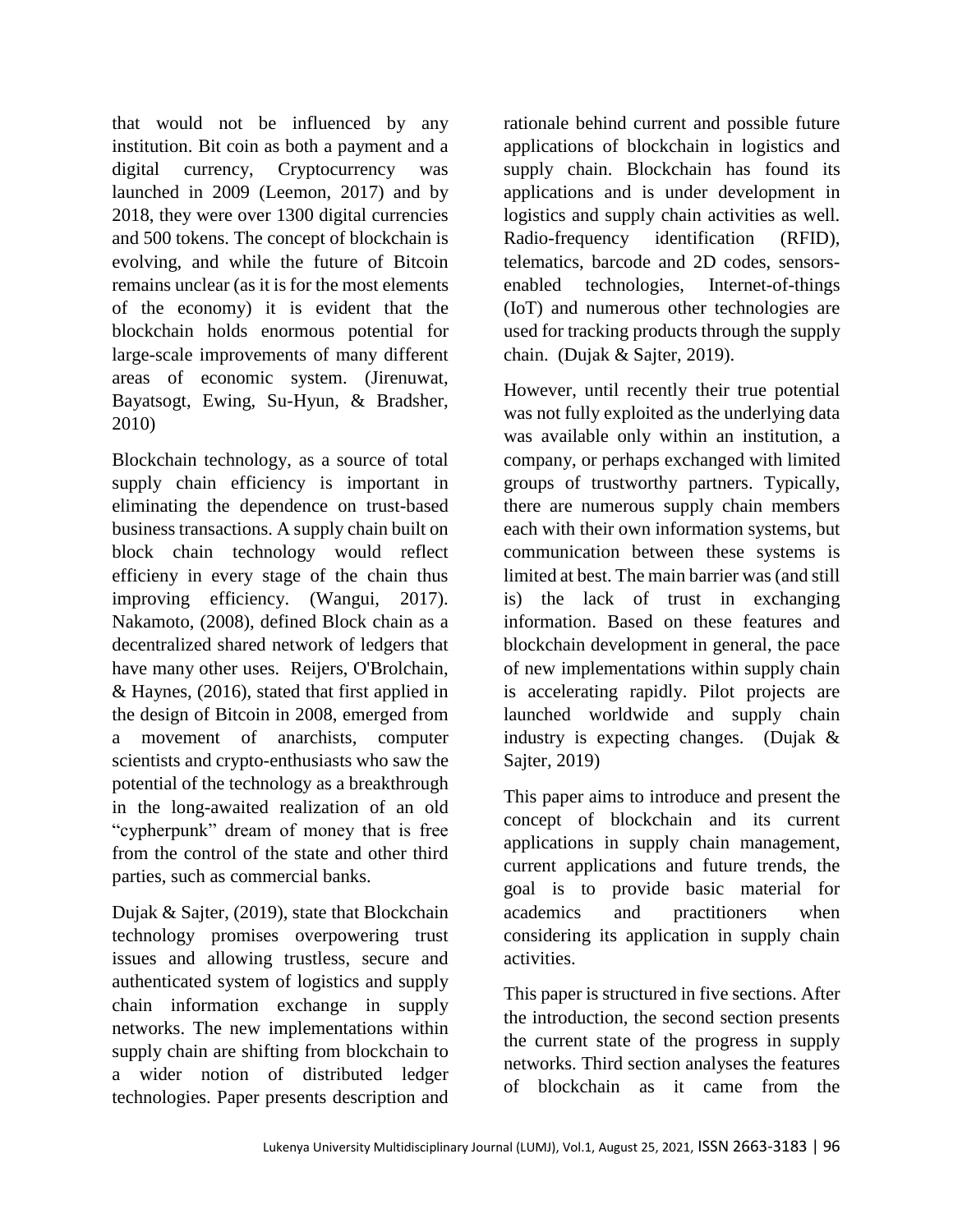cryptocurrency universe, while the next one presents its current implementations and advantages in supply chain and logistics. The fifth section concludes.

# **1. Supply chain Networks**

Supply chain networks are a network of facilities and activities that deal with procurement of raw materials, transform them into intermediate and final goods, and finally ensuring that the products are delivered to the final consumer through the distribution channels. There are quite a number of relationships in these networks which include relationships with suppliers, distributors and customers at different levels and with different objectives. Thus activities in the networks include planning the activities, managing the activities, controlling the activities and managing the complex relationships that come with the supply chains.

As stated by Christopher, (2011), materials management is part of supply chain networks that actually deals with upstream suppliers and the end product deals with down stream suppliers. These networks are quite complex and are gaining competitive advantage by competing among themselves and not organizations competing by themselves. Successful performance in supply networks requires ensuring proper supply network design and continuous optimization of processes that occurs within. Design of the supply network is primarily a strategic, longterm concern. Therefore, when designing a supply network, it is necessary to ensure that the supply chain configuration is effective in relation to the expected conditions, but also robust and flexible to adapt to unexpected changes in the surrounding conditions.

(Dujak & Sajter, 2019). Facilities in supply network (factories, warehouses, distribution centers, stores) constitute its structure and influence its performance and cost at the same time. While adding facilities enables better customer service (shorter lead time, increased product variety and availability, improved customer shopping experience, increased visibility of supply chain order and increased product return capability), it also means increase in inventory holding and facility costs, and decrease in transportation costs. Therefore, the goal of optimizing the design of the supply or distribution network is to find a trade-off between minimizing the total cost of holding inventory, warehouse costs and transportation costs, while satisfying customer demand related primarily to delivery time. Simply put, network is optimized, "when a minimum of distribution facilities that will meet the customer's response time is reached" (Christopher, 2011).

The  $4<sup>th</sup>$  industrial revolution that is taking place can only work if supply chains are competitive and work efficiently and effectively. This in collaboration with the use of Artificial Intelligence and Block chain technology can then ensure that the opportunities that will come in will change the way business are done. World Economic Forum, (2018) conference on block chain stated that block chain solutions in supply chain can increase GDP's of countries by upto 5% due to the unexplored opportunities of blockchain in supply chain. The report also stated that global trade will improve by upto 15% due to the ripple effect of the expansion of the trade from introduction of block chain in supply chain. The digitization of important documents in supply chain like bill of lading, packing lists, voyage report, voyage tracking,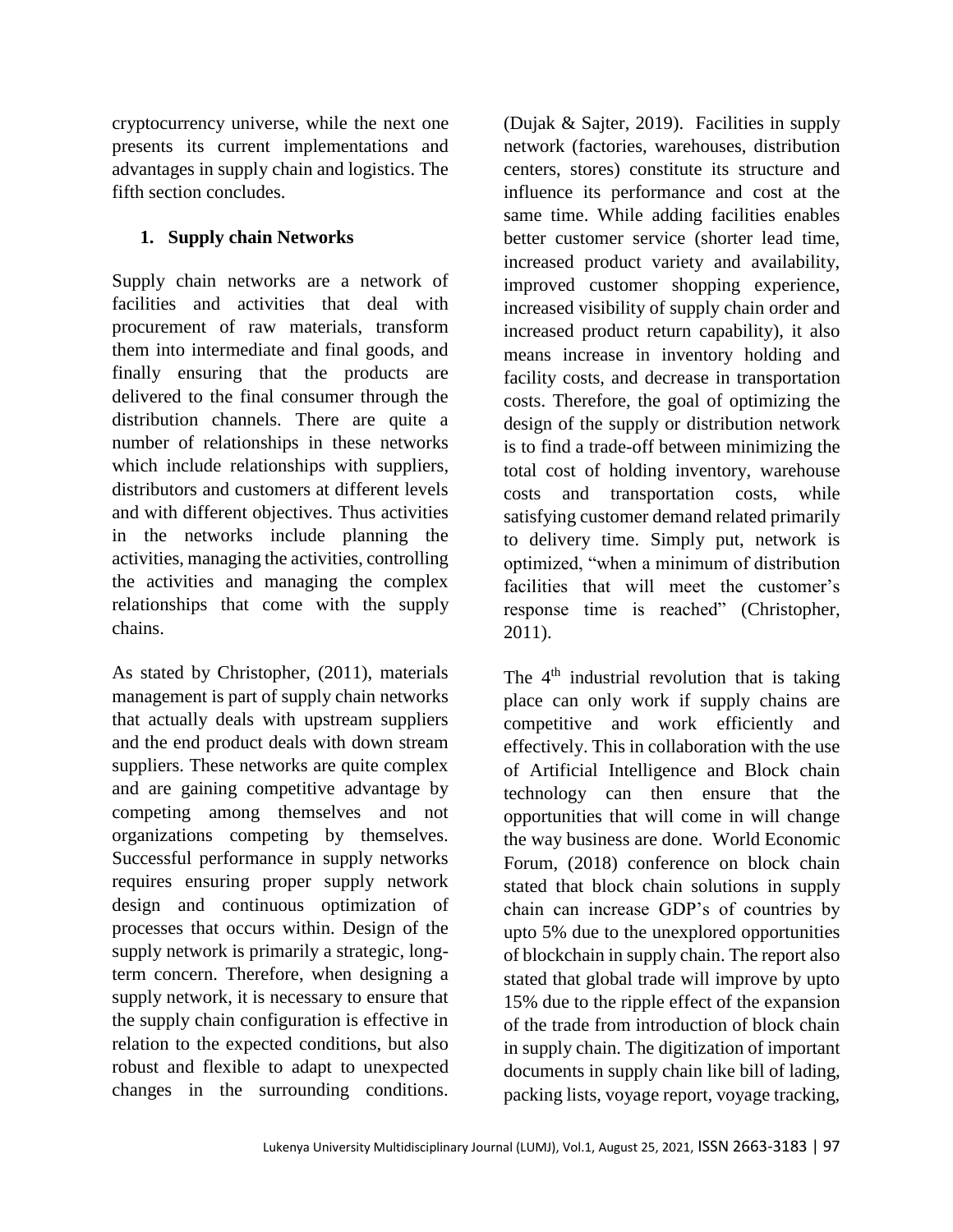insurance etc rely on the effectiveness of technology to ensure that the activites are not affected. The advent of 5G mobile network technology ensures that there is greater bandwidth and lower latency. This coupled with Google baloons ensures that even the most remote areas have access to internet and technology, all they need is software and hardware to ensure that the supply chains use the technology.

Boschi, Regero, Raimundo, & Battochio, (2018), stated that supply chains need to ensure that the ledgers in the blocks are well maintained in a trustless environemnt and this can only be achived through having smart contracts. Accordingly, a smart contract is a requisite condition in the operation written on a code. The smart contract automatically executes the transactions and record the information onto the ledger without any human intervention. The aim of smart contracts is to provide security, which is superior to traditional contract law and to reduce other transaction costs associated with contracting. It is explained as cutting costs to near-zero with a smart contract. Networked members mutually agree on the smart contract. It is a key component for establishing trust and efficiency between parties. Smart contract eliminates all the paperwork, streamlining the entire process and saving time and money.

A report by Kukelhaus, (2019), analysed the trends of how supply chains will have to adapt in both the short term and the long term through various scenarios. He summarised it in a diagram as stated below.



(Source Kukelhaus, 2019)

And from the diagram, we can see smart conternarization, wireless technology, blockchain, servitization, artificial intelligence and value chains as being quite important in ensuring that the supply chains adapt and tap into the next big things in the 4<sup>th</sup> industrial revolutions that is coming up.

#### **2. Features of Blockchain**

The economic meltdown of 2008 led tech gurus to develop the block chain technology through bitcoin so to avoid the impact of large banks and other companies holding institutions hostage. According to Nakamoto, (2008), the developer of bitcoin and blockchain bitcoin was evolved due to third party mediation, increase in costs, and trust issues that were erupting on the use of technology. He further stated that the cost of mediation increases transaction costs, limiting the minimum practical transaction size and cutting off the possibility for small casual transactions, and there is a broader cost in the loss of ability to make nonreversible payments for nonreversible services. A certain percentage of fraud is accepted as unavoidable. These costs and payment uncertainties can be avoided in person by using physical currency, but no mechanism exists to make payments over a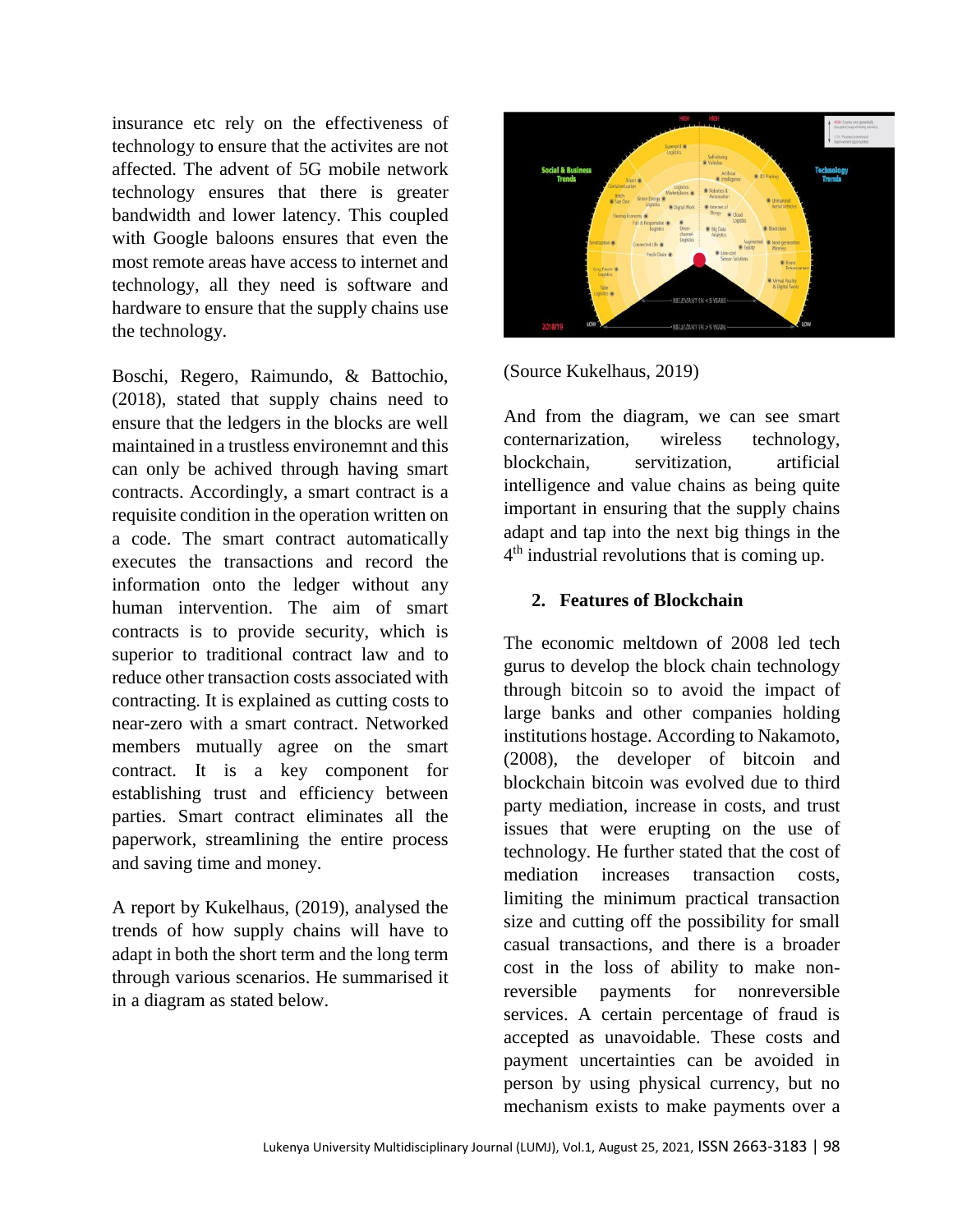communications channel without a trusted party. (Nakamoto 2008).

Since 2008, the development of Bitcoin became the first example of a Blockchain application. Valid transactions are collected into blocks that are permanently sealed. In the report by Swinburne University (2018), they further stated that Today, applications of Blockchain technology are emerging across all sections of society and industry. For example, in the finance sector, Blockchain can simplify business processes while creating safe, trustworthy records of agreements and transactions.

A global consortium of more than 80 institutional members has formed to develop proof of concepts and prototypes of finance systems that are disrupting the finance sector by automatic execution of finance transactions in real-time. Furthermore, in case of food supply chains for example, a Blockchain-enabled ecosystem can facilitate an end-to-end service that alleviates interruptions in supply chain occurrence of fraudulent products. By integrating supply chain management with an Internet of Things (IoT) system that supports an automated machine-to-machine communication an optimal and safe value transfer can take place across the entire process. (Swinburne 2018). Succeeding in the next industrial era requires manufacturing companies to define and shape their core value drivers enabled by digital technologies. Industry 4.0 will drive operational efficiencies through Smart Factories and Smart Supply Chains as well as grow opportunities through innovation and bespoke solutions to increase customer value. They will ultimately lead to completely new business models and service-offerings enabled through digitalization.

In the context of Casado-Vara, Prieto, De la Prieta, & Corchado, (2018), they stated that current supply chains are linear economy models in nature and as such directly or indirectly fullfil the supply chains needs. Accordingly, this model was not quite adequate. In this regard, they did a comparative model as shown below which shows the integration of block chains into supply chains. Below is the comparative model as developed by Casadro-vara *et al* (2018)



Casadro-vara *et al* (2018)

Thus the new model is non-linear but interactive and simple in its context of implementations. According to the model, blockchain uses multi agency approach so as to achieve its objectives vs a linear economy to a circular economy. Smart contracts are at every node so as to ensure that the data is viable and realtime. Below is a model that also shows how blockchain can be used in multiagency approach with different levels of smart contratcs across the chain.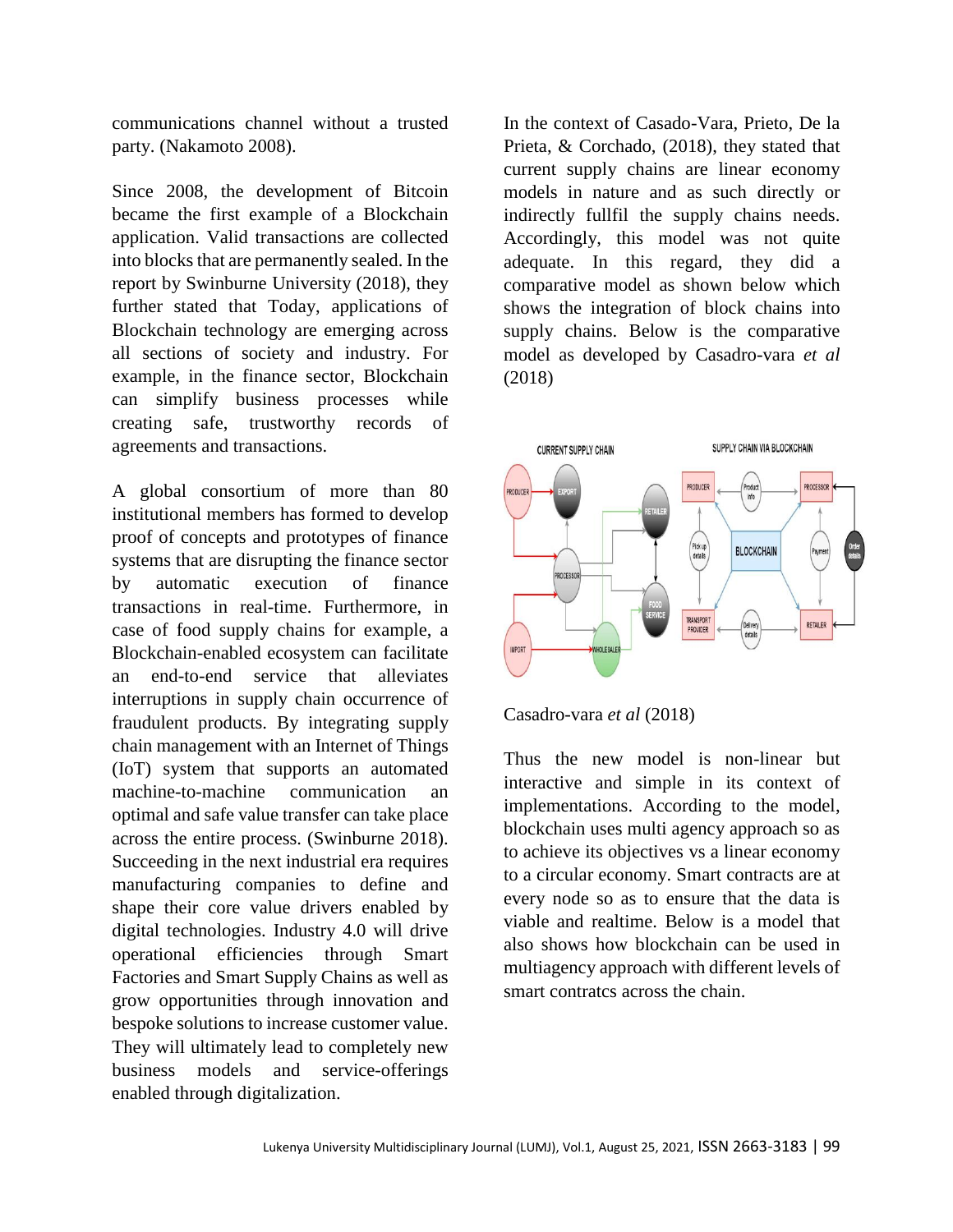

Sadouskaya, (2017).

One model of understanding blockchain is through comparing it to the new application layer for Internet protocols because blockchain can enable both immediate and long-term economic transactions, and more complicated financial contracts. It can be a layer for transactions of different types of assets, currency or financial contracts. Moreover, a registry and inventory system for recording, tracking, monitoring, and transacting of all assets could be managed with blockchain. No one can change the information in blocks because they are chained to each other

Thus, we can say that the fundamental concepts of block chains are; -

*Node*. Peer or Node is a computer with the special software that maintains a Blockchain. All nodes are connected to the Blockchain network so they can receive and submit transactions.

*Network*. It is a result of cooperation of all nodes that run Blockchain software to communicate with e-*Smart contracts*. These are contracts converted into codes to be carried.

*Submit transaction*. When users submit transactions, they are sent to the nodes on the network who subsequently send them to other nodes.

*Transaction Validation*. All transactions are cryptographically validated by the nodes on the Blockchain network. Invalid transactions are ignored.

*Block.* It is a group of transactions collected by nodes into a bundle. To be valid blocks must be formed according to pre-determined set of rules: They must not exceed a maximum size in bytes, contain more than a maximum number of transactions, and must reference to the most recent valid block.

*Blockchain.* It is a chain of blocks that is organized by the following system: Each new block is attached to the most recent valid block.

*Consensus.* It is an agreement of all nodes in the Blockchain. To enable distributed system operation, multiple processes cooperate with each other. Faults in such systems can occur anywhere, that is why they use consensus protocols.

*Hash function.* It is a one-way function that reflects an input of selectable size to a fixed sized output called hash. Properties of a cryptographic hash function: 1) easy to generate the hash given the input, 2) infeasible to generate the original input given the hash, 3) virtually impossible for two similar inputs to have the same output in a so called "collision". SHA256 – example of cryptographic hash function.

A smart contract should provide:-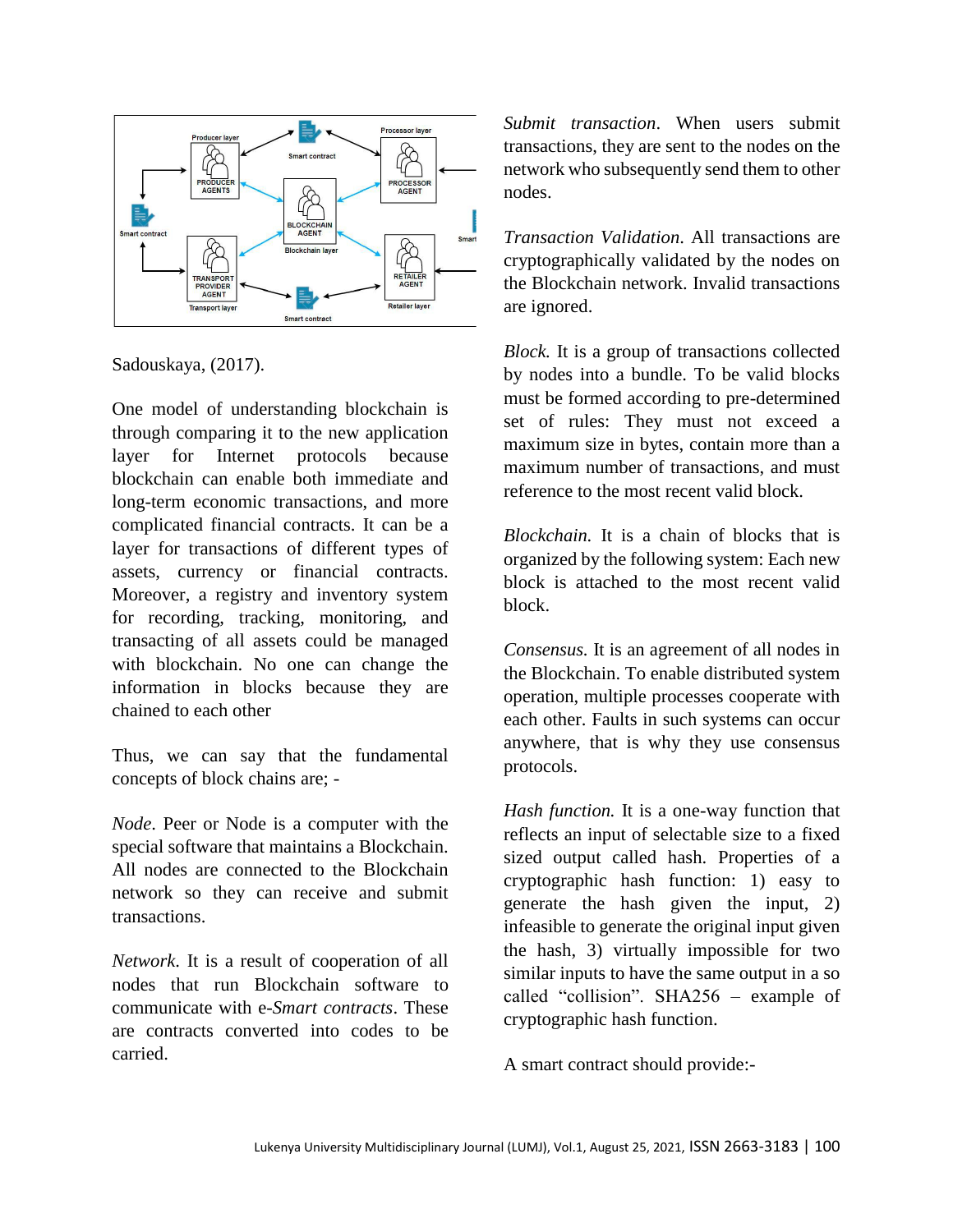a. Autonomy: can be developed by anyone, no need of intermediaries such as lawyer, brokers or auditors.

b. Efficiency: removing process intermediaries often results in significant process efficiency gains.

c. Backup: a Blockchain and smart contract deployed to it can provide a permanent record, allowing for auditing, insight, and traceability even if the creator is no longer in business

d. Accuracy: replacing human intermediaries with executable code ensures the process will always be performed the same way.

e. Cost saving: replacing intermediaries often provides significant cost reduction.

Block chain technology will now drive the  $4<sup>th</sup>$ industrial revolution and change the dynamics of the industries through which supply chains operate. They will destabilize traditional methods of financial transactions setting an unprecedented use of artificial intelligence in the world at large.

There are basically three types of block chains as stated by Dujak & Sajter, (2019). These are:-

- a) Permisionless Block chain these include bitcoins and Etherium, that are decntralized and institutionless, fully public peer to peer netwoks where any members can join.
- b) Permisionned block chains this is almost like a federation where members form a group and new members have to be refeered to by old members – almost like a members club
- c) Private block chain where permissions are centralized with one

organization which manages all the chains.

# **3. Opportunities of block chains in supply chain**

Since supply chains deal with ensuring the 12 rights of supply chain are adhered to, which are the right price, right quality, right time, right place, right source, right quantity, right attitude, right contracts, right materials, right transportation, right condition and right customer. For these services to be well delivered, then a number of activites and processes need to take place and a trusted system of suppliers and consumers in place.

# **a) Track product flow visibility**

Due to the increase transparency and automation of documents and activities, it is quite possible to track product flow from supplier through the transporation schedule to point of delivery covering a number of principles. As such, clearing and forwarding agents cannot lie, or delay in service delivery as the procurement officer can know when to start which process depending on the service level agreements that have been set. Thus product loss is minimized or eliminated compeletely leading to an efficient supply chain process.

To increase tracking of products through the supply chain, radio frequency identification technology (RFID), and transponders (Tags) are used to carry the information required. They can be read through the scanners and the information that is shared will vary depending on the size of the tag on the product.

# **b) Demand Forecasting**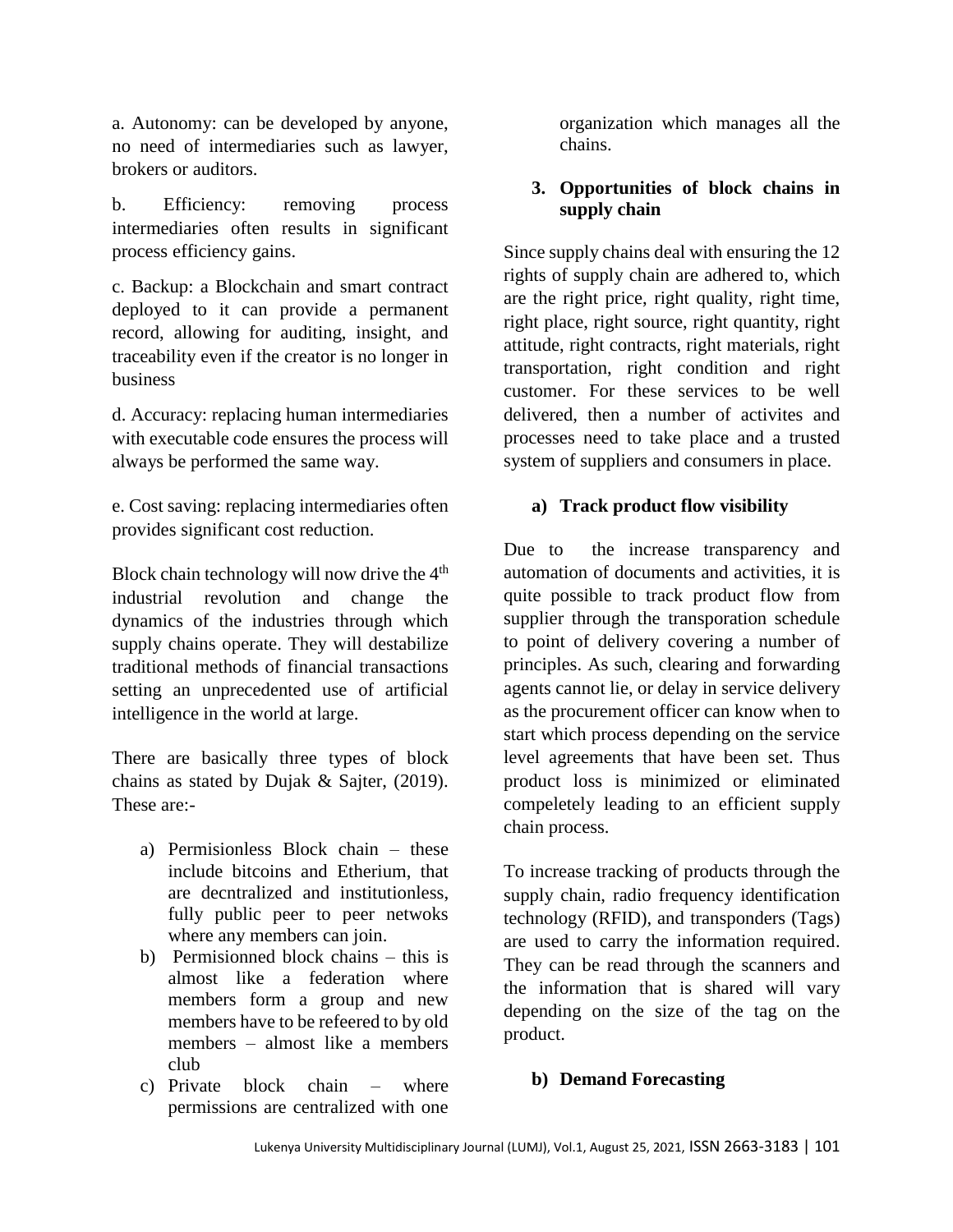Demand forecasting is one of the most important things in supply chain as it helps in knowing what to buy and when to buy, to ensure that there is constant flow of materials during production taking into consideration consumption patterns, distribution, upstream supply chains and lead times. While forescasting, environemtal issues and risk management are taken into consideratons so as to ensure that the forecast is as accurate as possible. Proper forecasting ensures that the bullwhip effect in supply chain is eliminated and efficiencies and effectiveness mantained

By being able to use Enterprise Resources Planning softwares and integrating them with materials management and manufacturing requirements planning will enable prompt demand forecasting. This coupled with effieicent tracking of products means that product turnover will be quite high in the stores, and that means less losses in terms of obsolescence and less stock being held. At the end of the day efficiency and effectiveness in demand forecasting and usage of stock will be achieved leading to lean supply chain. Exchange of data between upstream suppliers, buyers and downstream suppliers is essential for demad forecasting to be effective.

# **c) Open Access to Information**

Being a technology enabled activity means that there are threats of cybercrime among others. On the other hand, it's transactional activites allow access to information among the nodes or blocks in the block chain. This access to information ensures that the suppliers know whom they are dealing with and so do the customers. Access to information normally leads to longterm collaborative realtionships that help build

competitive advantage of the supply chains. This collaborations can be in product development, research among other partnerships.

Digitization of documents and tracking of activities avoids communication between supplier and buyer as they can access the information in the block chain ledgers that is secure, authentic, and verified. This is one aspect that is most important in any business and any supply chain as a whole. Information wil be accurate and realtime as it is updated frequently within the blocks.

# **d) Decrease in fraud and counterfeit risks**

Since the information made in these chains cannot be changed, it is easy to track who made the information, source of the products among all the information required to trace authnenticity of the products and services. Accounting activities are approved using digital signatures and as such there will be reduction in fraud and counterfeit risks. Trustless transcations that are authentic will ensure that there is legitimate businesses going on that have an audit trail of all activities and information that cannot be erased once entered.

By using the distributed ledgers, information is verified and secure throughout the chain as it is stored in a manner similar to RFID. This means security, authenticity, regulated, visibility, and verifiable information on products, documentation and services related to blockchain technology. Drugs are most prone to counterfeits and by use of this technology it is possible to track the drugs through the ledgers from point of origin to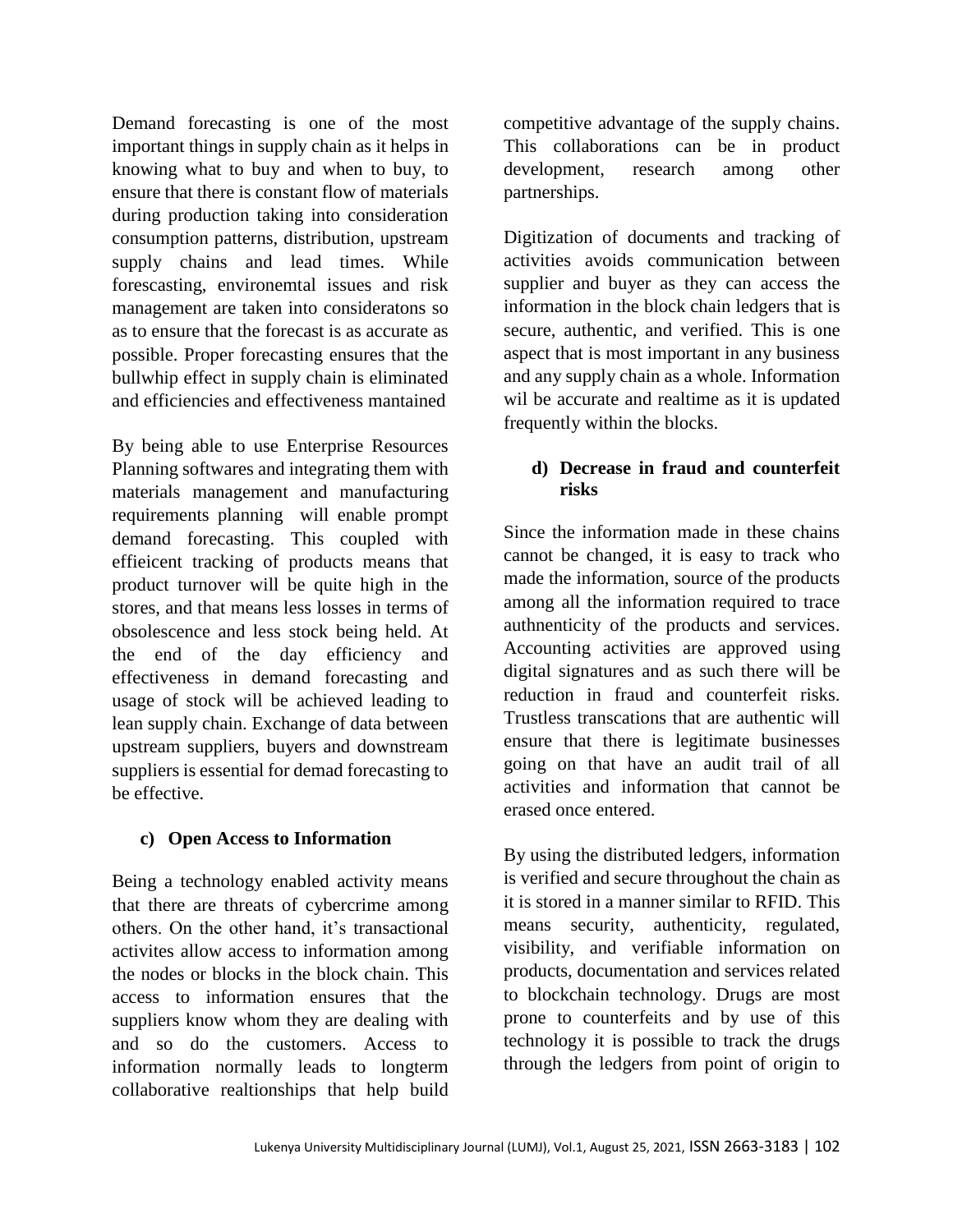point of consumption thus reducing fraud and counterfeits.

# **e) Transaction automation**

Blockchains uses technology and Internet of Things and as such any organization will have to automate before it can embrace it. Integrating ERP with block chain means that automation is mandatory. By using technology, efficiency and effectiveness will be improved. The initial cost of automation may be high but the lifetime costs will be lower. Tax rebated and carbon footprints are reduced due to the fact that the paper documentation is reduced and electronic documentation is increased.

Block chains also work with smart contracts that are already incorporated in the system. This then cascades to all others, and there is no need for third parties like banks in the contracts. Aspects like fuel consumption, fuel reimbursesments, fleet management can all be automated and block chain used in their activities. It is also important to know that you can work with organizations that offer environmetal friendly products and services. Since their information is available, it can be verified then the tripple bottomline, people, planet and profits principle used in the supply chain.

# **f) Environment conservation**

Since automation of most, if not all activities is done, paper trail is not there, leading to conservation of the environment in many ways. The blue and green technology is used alongside sustainability. Use of blockchain opens diverse opportunities in many areas including telecommunication, and thus focus can be on all aspects of the tripple bottom line, people, planets, and profits. Other

principles in use include reuse, reduce and recycle concepts in the supply chain, both upstream and downstream.

Being able to track all products from source to consumption, the reverse is also possible. This is to ensure that the carbon footprints are reduced and work with companies that ensure proper environmental conservation is maintained.

# **g) Smart Contracts**

All Block chains have smart contracts embedded in them that govern what organizations do. The first successful implementation of a blockchain-based smart contract was Bitcoin Script, a purposely notturing-complete language with a set of simple, pre-defined commands. As simple forms of smart contracts, standard types of Bitcoin transactions, such as pay-to-publickey-hash (P2PKH) and pay-to-script-hash (P2SH), are all defined with Bitcoin Script. In addition, there also exist platforms that enable more complex contractual functionalities and flexibilities, e.g., Ethereum, which adopts a turing-complete language for smart contracts. Newer blockchain platforms such as Neo and Hyperledger Fabric allow smart contracts to be written in various high-level languages. (Hu, Liyanage, Manzoor, Thilakarathna, joujon, & Seneviratne, 2019).

There are many areas of usage for block chain and they include health care records where patients records can be accessed by health providers across the chain. Another area is identity management by countries, counties and organizations where records of an individual are kept at a central point and used by those who require. Banking is another area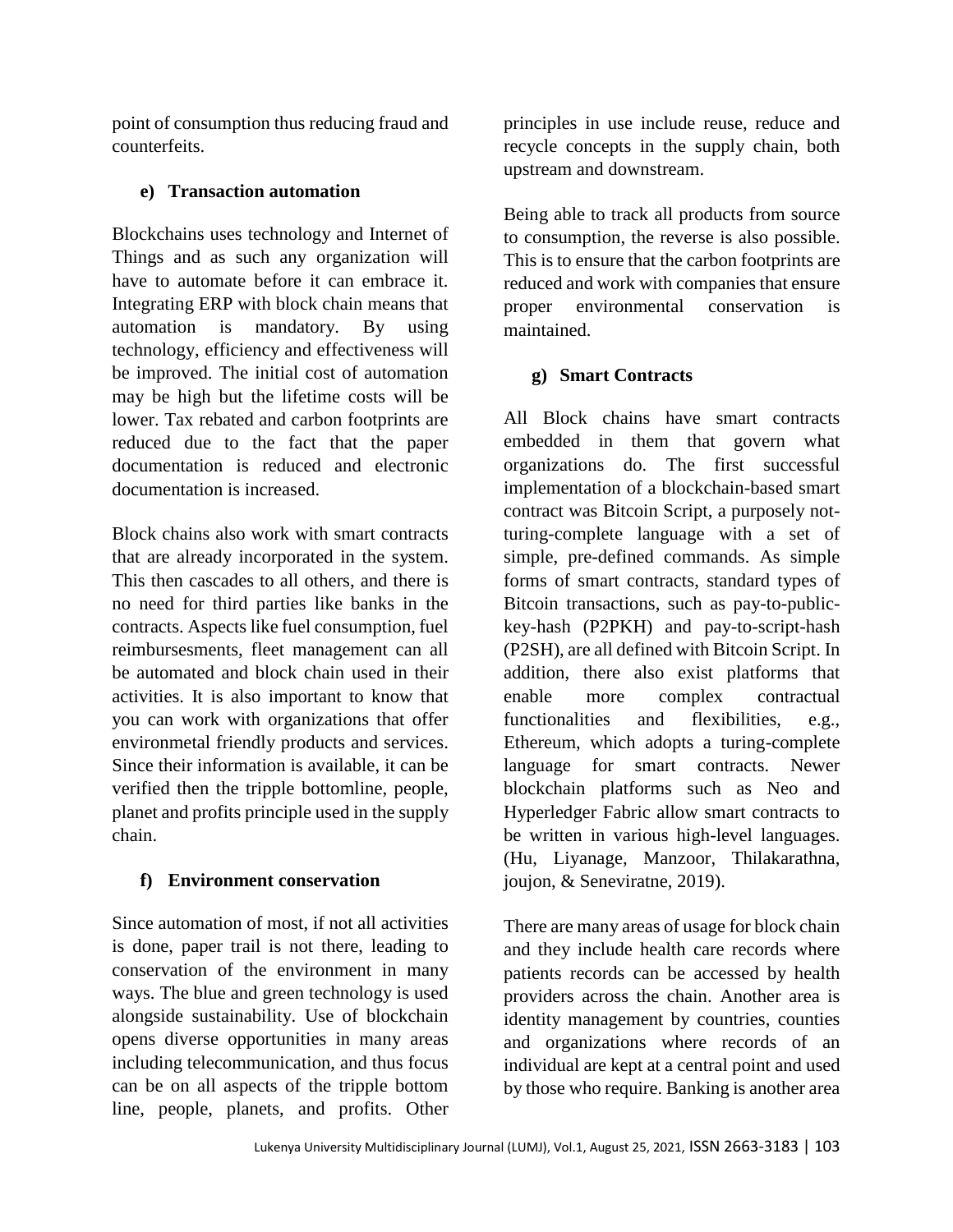where smart contracts can be used to help in financial transcations and eliminate the need for third party partners. Electronic voting is also another area where smart contracts can be used and information remain safe. Finally though not limted to the mentioned areas, smart contracts can be used in instituting insurance agreements.

# **h) Smart containerization**

As an underlying technology, blockchain lends itself to processes that involve multiple participants, contracts, transactions, levels of approval, legal contracts, and security requirements. Supply chains are perfect examples of these complex, multi-party processes. Supply chain partners can use blockchain-based applications to meet different business needs. Smart containers are the only equipment that offers visibility into transport execution and cargo conditions from door to door. They generate valuable real-time physical tracking and monitoring data. For example, smart containers can generate data about events such as a door opening or closing, arrival or departure at a geofenced area, or temperature, humidity, and shock events occurring during the journey. This raw data is collected and processed according to the parameters of a specific use case. Attributes such as provenance, volume, timing, content, correct labeling, and others are critical for accurate supply chain analysis.

Unlike traditional business intelligence (BI) tools that cannot control data collection, require skilled users, and take extended periods of time to deliver meaningful information, AI-based analysis provides insights that matter in real time. With unprecedented insight into the cargo's

journey, AI based services provide a lever for supply chain stakeholders. When this information is secured in a blockchain, it is "fingerprinted" and can be trusted by all stakeholders. The powerful combination of AI and blockchain technologies enables stakeholders to automate and accelerate decision-making with trusted information. Smart container physical data, AI, and blockchain bridge the physical world with document flows and enhance distributed business processes. Smart container analytics can be shared with shippers and other members of the supply chain to: Reduce cargo loss, damaged goods, packaging costs, and non-quality costs Levy fines (or reduce them) and assess legal costs or insurance fees, accelerate investigation processes, quickly remediate deficiencies, and minimize the impact of unavoidable delays Reduce back orders, cancelled orders, and delivery of defective products

# **i) Financial Transactions.**

Financial institutions around the world find themselves continually barraged by external innovations they are often unable to absorb and internalize. The emergence of innovative digital financial technologies has challenged traditional players in the sector by demonstrating new ways to deliver value across the entire financial value chain. Blockchain, or distributed ledger technology, is just such a disruptive and possibly gamechanging innovation. Distributed ledger technology is still in an early stage of development and deployment, yet it is widely thought to have the potential to deliver a new wave of innovation to the financial technology, or fintech, ecosystem by providing a 'trustless' distributed system to exchange value. Established financial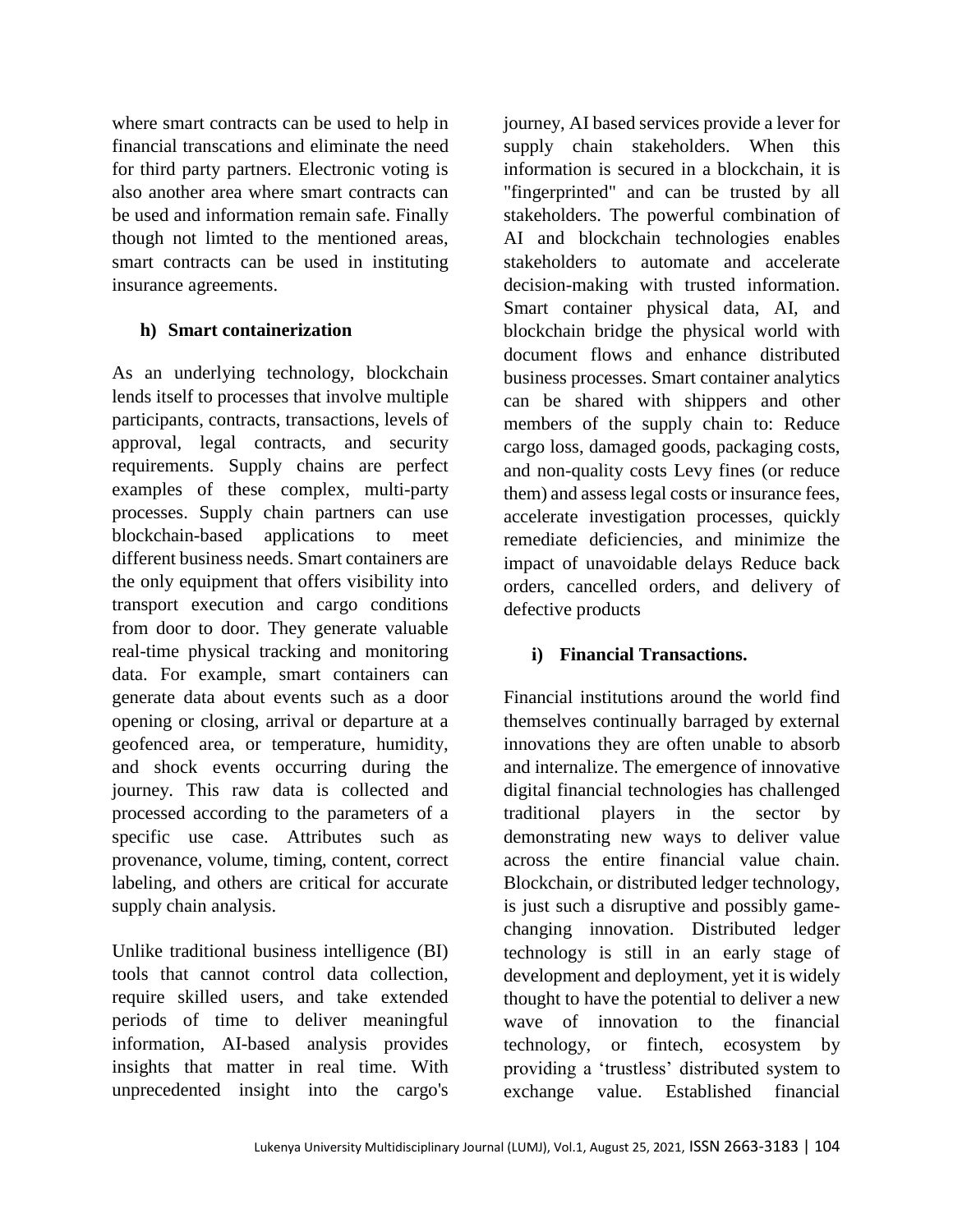institutions are more likely to use blockchain for intra-organizational projects intended to reduce organizational complexity, improve efficiency, and reduce costs.

Banks and major financial institutions are working both collaboratively and independently to develop blockchain technology, as seen in the proliferation of global consortia. (International Finance Corporation, 2018). Blockchain's potential to disrupt the financial services ecosystem has been widely discussed, including its capacities for operational simplification, regulatory efficiency improvement (real-time monitoring of financial activity between regulators and regulated entities), counterparty risk reduction (agreements are executed in a shared, immutable environment), disintermediation for clearing and settlement of transactions, and transparency and fraud minimization in asset provenance and capital raising.

Other areas include anti money laundering and customer identification programs, trade finance and global payments, risk analysis and risk management programs, capital markets and derivatives transactions, and financing and cryptocurrency activities among others. A Kenyan company bitpesa was established in 2013 and is making inroads in this arena in Kenya and East Africa and has been able to raise venture capital to expand its territories.

# **j) E-commerce**

The increasing spread of information and communication technologies, specifically the Internet; the global business community has been able to move towards electronic commerce. It is providing many new features

such as the possibility of providing all goods on electronic platforms, providing detailed information of goods, about the products offered. Through the technologies of blockchain distributed ledger, consensus mechanism, identification, smart contract, encryption algorithm, etc., system optimizes the e-commerce business model, improves operational efficiency, and ensure financial security. A blockchain-based business service platform, has the features of distributed data storage, time series and tamperproof data, intelligent execution of smart contract, security and privacy protection. The distributed ledger uses consensus mechanism to negotiate the contents of the ledger, uses cryptographic algorithms and digital signatures to ensure the integrity of e-commerce, finance, and energy transactions. (Zhu & Wang, 2019).

Based on the blockchain architecture, the transaction system, payment system and trust system in ecommerce, it realizes the interconnection and intercommunication of e-commerce information value chain. Undoubtedly, the technology will be a crucial part of business or e-commerce in upcoming time which will lead the market world. (Sheikh, Azmathullah, & Rizwan, 2019)

# **k) Inventory management**

A very good opportunity to control the inventory was presented during Blockchain Summit in April 26<sup>th</sup>, 2019 in San Francisco by Ernst Young (EY), where the visibility of inventory was demonstrated and how it can be used to improve supply chain management. The supply chain operations efficiency impacts an organization's competitiveness and is shaped by numerous factors. Information sharing methodologies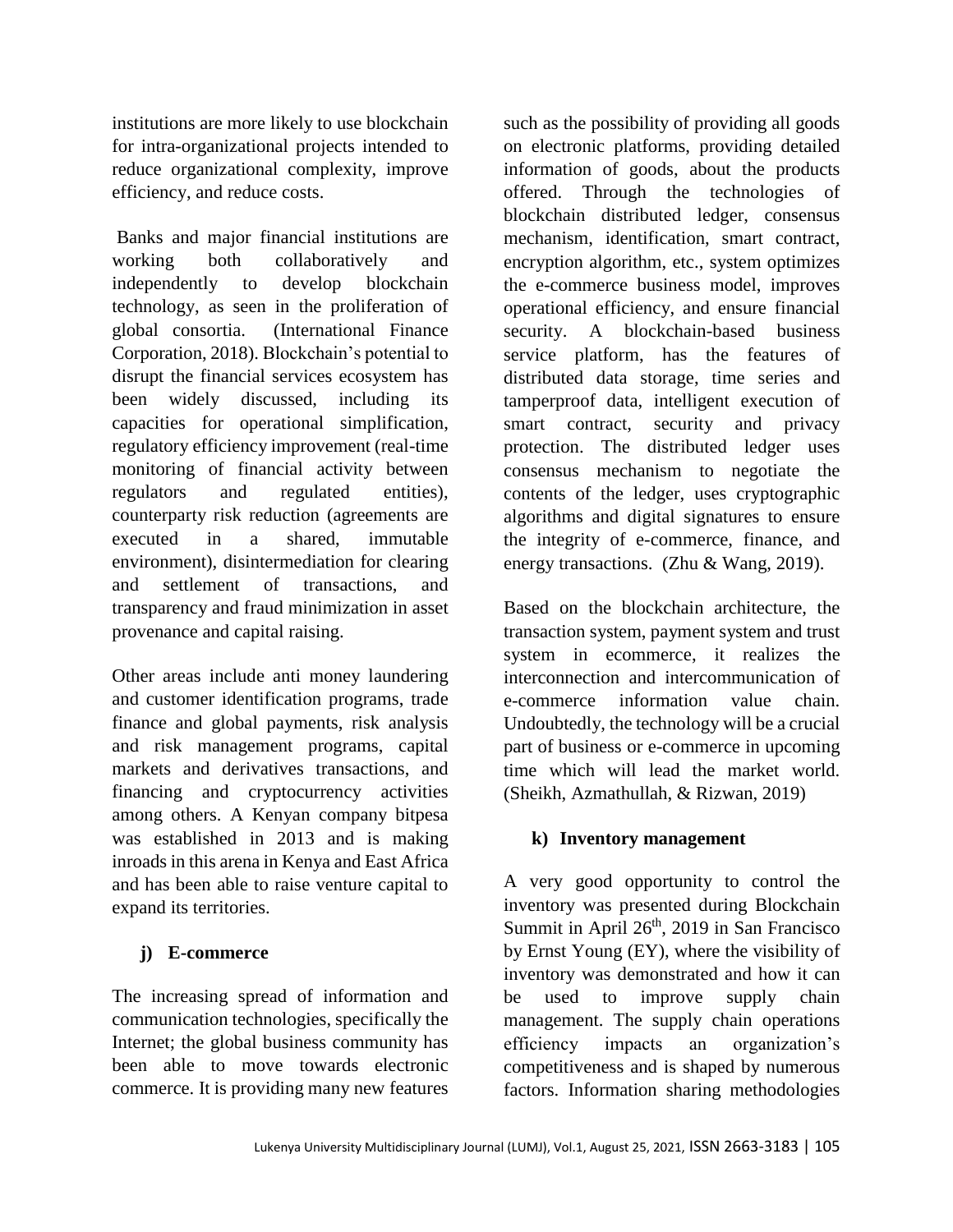such as vendor managed inventory (VMI) create efficient replenishment models without the need for traditional orders (Boschi, Regero, Raimundo, & Battochio, 2018).

In theory, the blockchain can work, but supply chains are very hard to change and adapt. (Mougayar & Buterin, 2016). Mougayar thinks, that companies spend years putting supply chains in place and refining them. It is not very easy to insert a new technology inside established supply chain systems because the integration challenges are not to be underestimated." (Mougayar, 2016).

# **l) Vendor managed inventory**

Vendor-managed inventory (VMI) is a very common supply chain (SC) management approach for improving multi-firm SC performance while establishing a mutual beneficial relationship between a vendor and a retailer. The main idea behind VMI is that the vendor is authorized to oversee product inventory for the retailer; therefore, the vendor is responsible for tracking, monitoring and replenishing the retailer's agreed-upon inventory. VMI is a streamlined approach to inventory management and order fulfillment in which both the retailer and the vendor may smoothly and accurately control the availability and flow of goods across the SC. (Casino & Dasaklis, 2019). Sometimes VMI is called Just in Time (JIT) II. For VMI to be successful, there is need to understand its requirements.

| <b>STRATEGIC</b>                                                                                                                                                                                                      | <b>OPERATIONAL</b>                                                                                                                                                                                                                                        |
|-----------------------------------------------------------------------------------------------------------------------------------------------------------------------------------------------------------------------|-----------------------------------------------------------------------------------------------------------------------------------------------------------------------------------------------------------------------------------------------------------|
| Information<br>sharing<br>Long<br>term<br>Collaboration<br>Management<br>Commitment<br>of<br><b>Quality</b><br>Information<br>Communicatio<br>n systems<br>Relationship<br>quality<br>Trust<br>Systems<br>Integration | Automated<br>data<br>transfer system<br>Product<br>Identification and<br>tracking<br>Simple logistics<br>flow<br>and<br>distribution<br>channels<br>Low<br>customization<br>Demand is easily<br>forecasted<br>Data accuracy<br>Low variations in<br>stock |

From the above figure we see that implementation of VMI is in tandem with blockchain and it ensures that all the atributes of blockchain are also with VMI at both the operational and strategic levels. Thus, this implementation will see a reduction in stock held, capital held in stock, cost of stock, cost of obsolescence among other stock holding issues and streamline operations to ensure lean supply chain and JIT operations.

# **Conclusions**

With the world crisis that has shut down most operations in production and finance and seeing stock markets crashing, we need to think outside the box and look for solutions to make sure that the systems do not crash or get disrupted. The supply chain, being the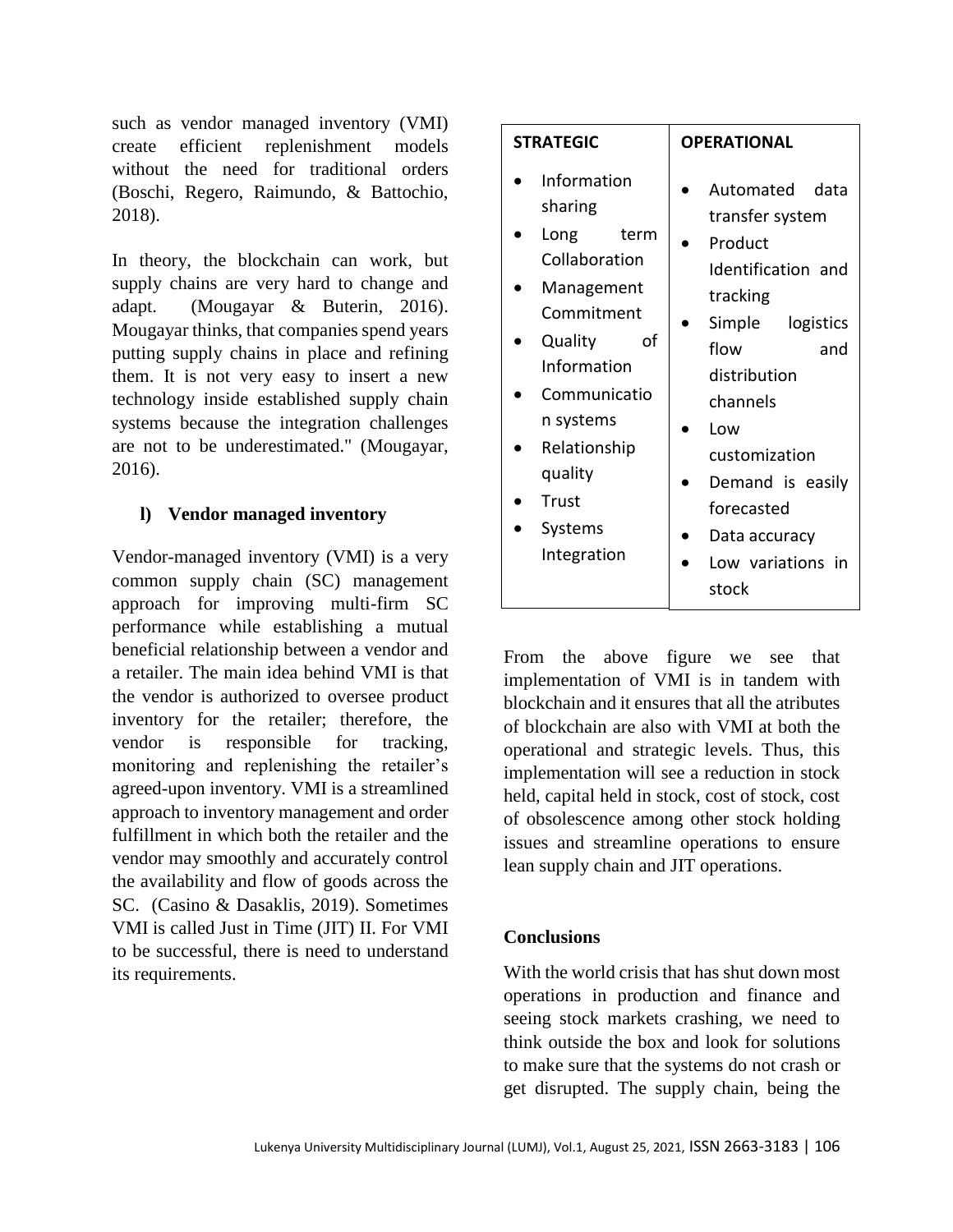active area that ensures supply of goods, services, information and people during these challenging times are faced with complex obstacles in achieving intended goals. Dimensions such as blockchains are useful in the context of "working at home" to ensure continuity of services without crashing of business activities such as stock markets among others. There is a lot more to be looked into in research and entrepreneurship in trying new things in new ways. One may have inventions that solve business problems in easier ways. However, the technology world is the way to go. Different ways of using technology ensure that businesses stay afloat in the dynamic and unpredictable world full of risks and uncertainties.

#### **References**

- Arredy, J. E. (2020). *Amid Corona Viris, THE world Closes its doors to China.* New York: Wall Street Journal.
- Boschi, A. A., Regero, B., Raimundo, C. J., & Battochio, A. (2018). An Exploration of Blockchain technology in supply chain management. *Cambridge International Manufaturing Symposium.* London.
- Casado-Vara, R., Prieto, J., De la Prieta, F., & Corchado, J. (2018). How Block Chains Improve Supply Chains: Case Study, Alimentary Supply Chains. *International Workshop on Internet of Things (IoT) Approached.* Elsevier Publishing.
- Casino, F., & Dasaklis, T. P. (2019). Enhanced Vendor-Managed

Inventory through Blockchain. *SEEDA-CECNSM.* Research Gate.

- Casino, F., K, D. T., & Patsakis, C. (2019). A systematic Literature review of blockchain-based applications; Current status, Applications and Open Issues. *Elsevier, telematics and informatics*, Iss 36.
- Christopher, M. (2011). *Logistics and Supply Chain Management.* London: Prentice Hall, 4th Ed.
- Dujak, D., & Sajter, D. (2019). Block Chain Applications in Supply Chain. *Springer International Publishing*.
- Dujak, D., & Sajter, D. (Springer International). *Block Chain Applications in supply Chain.* Osijeck, Croatia: 2019.
- Hu, Y., Liyanage, M., Manzoor, A., Thilakarathna, K., joujon, G., & Seneviratne, A. (2019). Block-Chain Based Smart Contracts - Applications and Challenges. *Research Gate*.
- International Finance Corporation. (2018). *Block Chain in FInancial Service in Emerging Markets.* New York: World Bank.
- Jirenuwat, R., Bayatsogt, K., Ewing, J., Su-Hyun, L., & Bradsher, K. (2010, March 4). Covid 19 and the fall of economies. *New York Times*.
- Kukelhaus, M. (2019). *Digitalization and the future of supply chains.* DHL.
- Mougayar, W., & Buterin, V. (2016). *The Business Block Chain: Promise, Practice and Application of the next Internet Technology.* 1st Ed. New Jersey: Wiley and Sons Inc.